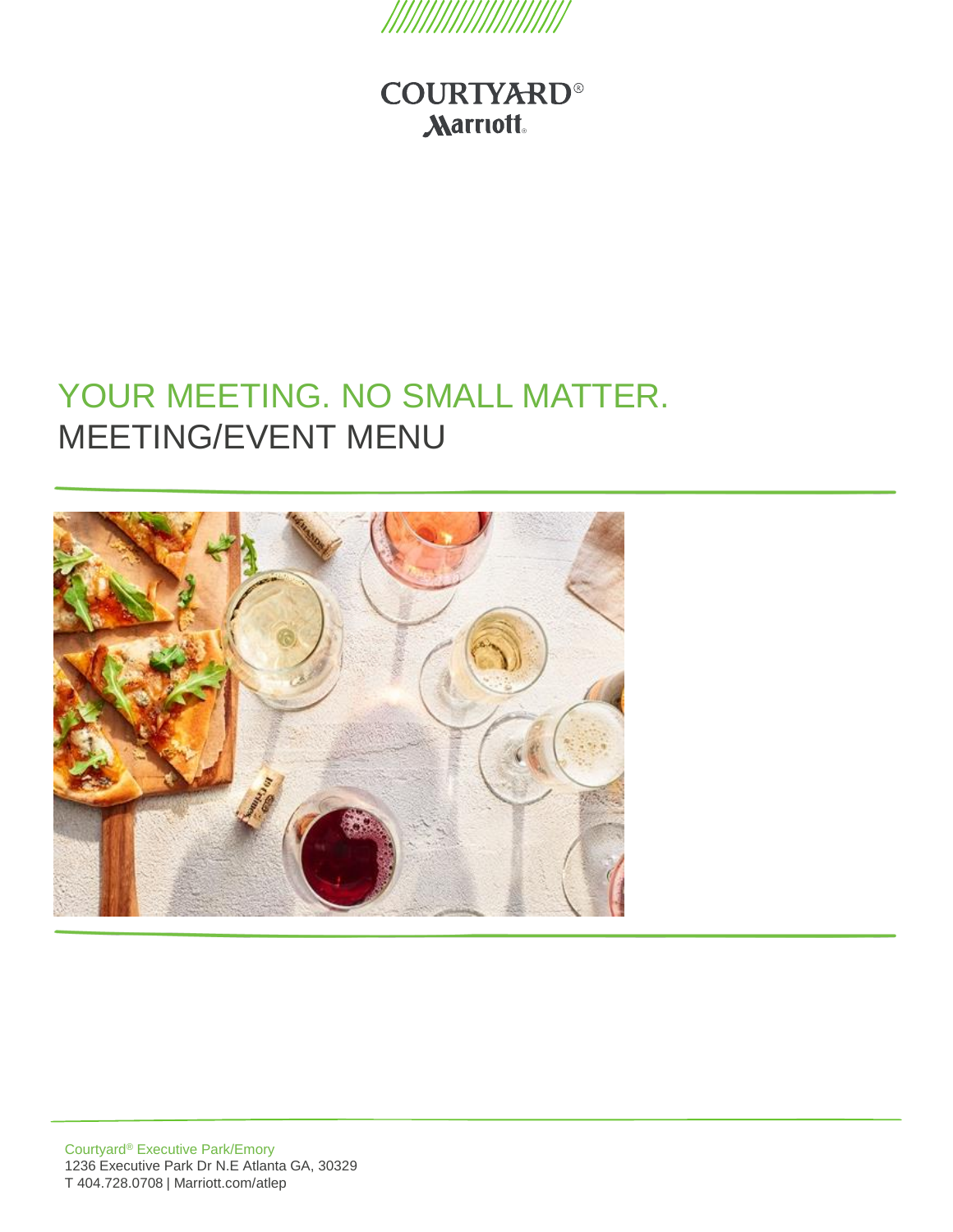

### **COURTYARD® Aarriott**

#### **WELCOME TO A REFRESHING APPROACH TO EVENTS**

Whether you're planning a business meeting, family reunion or wedding rehearsal, having plenty of options and personalized attention can turn any occasion from special to spectacular. With our dedicated hospitality team standing by, we'll help you discover new ideas, provide on-site services, and make planning your event easier. From flexible meeting spaces, tasty and innovative catering, and audiovisual services, our expert staff can provide anything your event needs.

We look forward to planning something together soon. The Courtyard® Events Team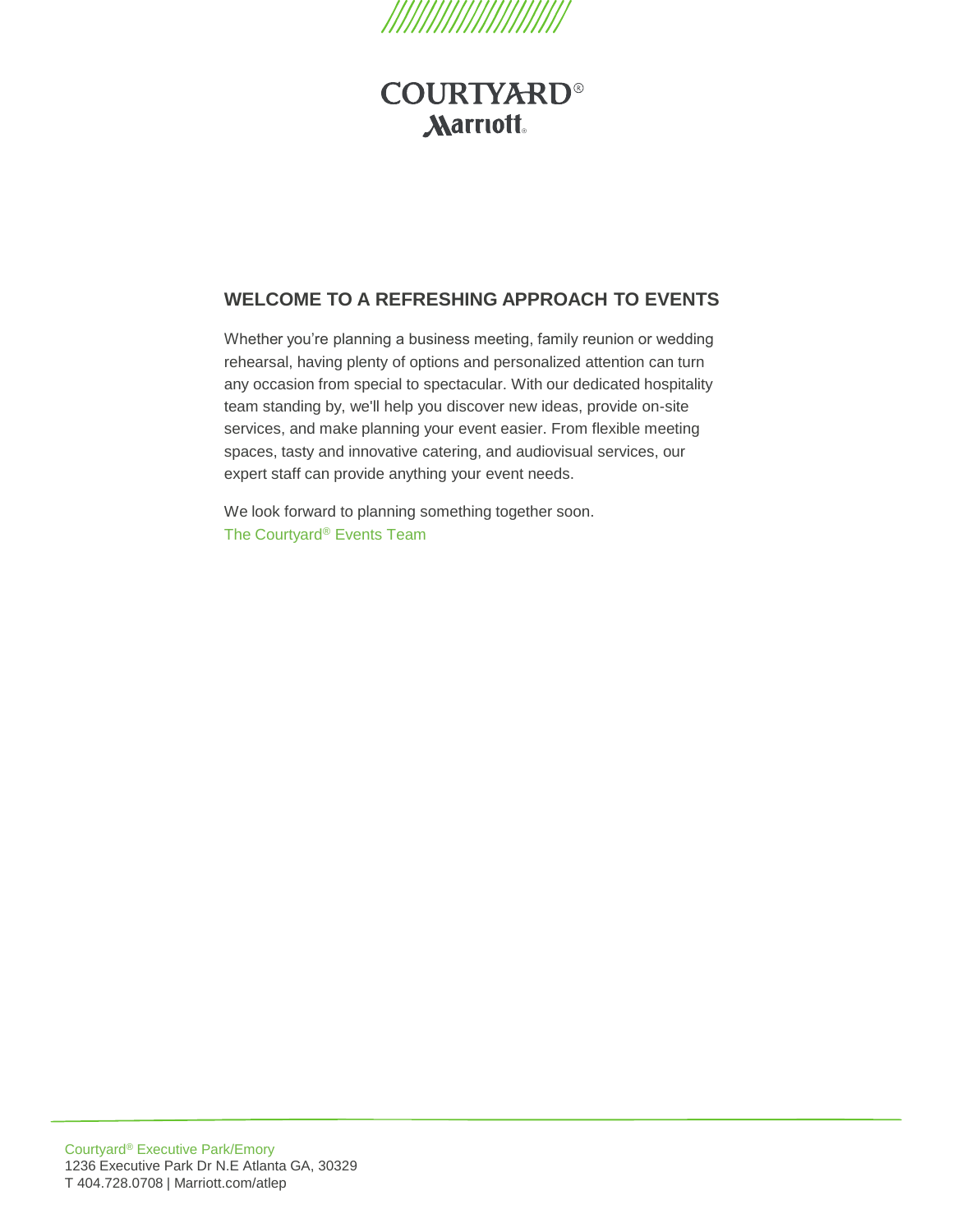

### **COURTYARD® Aarriott**

## AM CONTINENTAL





- Blueberry, chocolate, and banana nut muffins
- Sliced Bagels with butter cream cheese and preserves
- Kellogg's cereal and milk
- Whole fruit
- Yogurt
- Orange juice
- Coffee and tea service
- \$14.95

#### **Breakfast Add Ons**

**Breakfast Burrito**: Cage free scrambled eggs, bacon, potatoes, and cheddar in a tortilla with tomato salsa

**Balanced Breakfast Sandwich**: Scrambled egg whites, turkey breast with arugula, roasted green chilies, plus cheddar on english muffin

**Bistro Breakfast Sandwich**: Scrambled eggs, bacon, aged white cheddar, arugula, and avocado on brioche roll

\$6.00/Sandwich

### **Hot Breakfast**

Scrambled eggs, bacon, oatmeal, and breakfast potatoes in addition to all continental breakfast items \$17.95

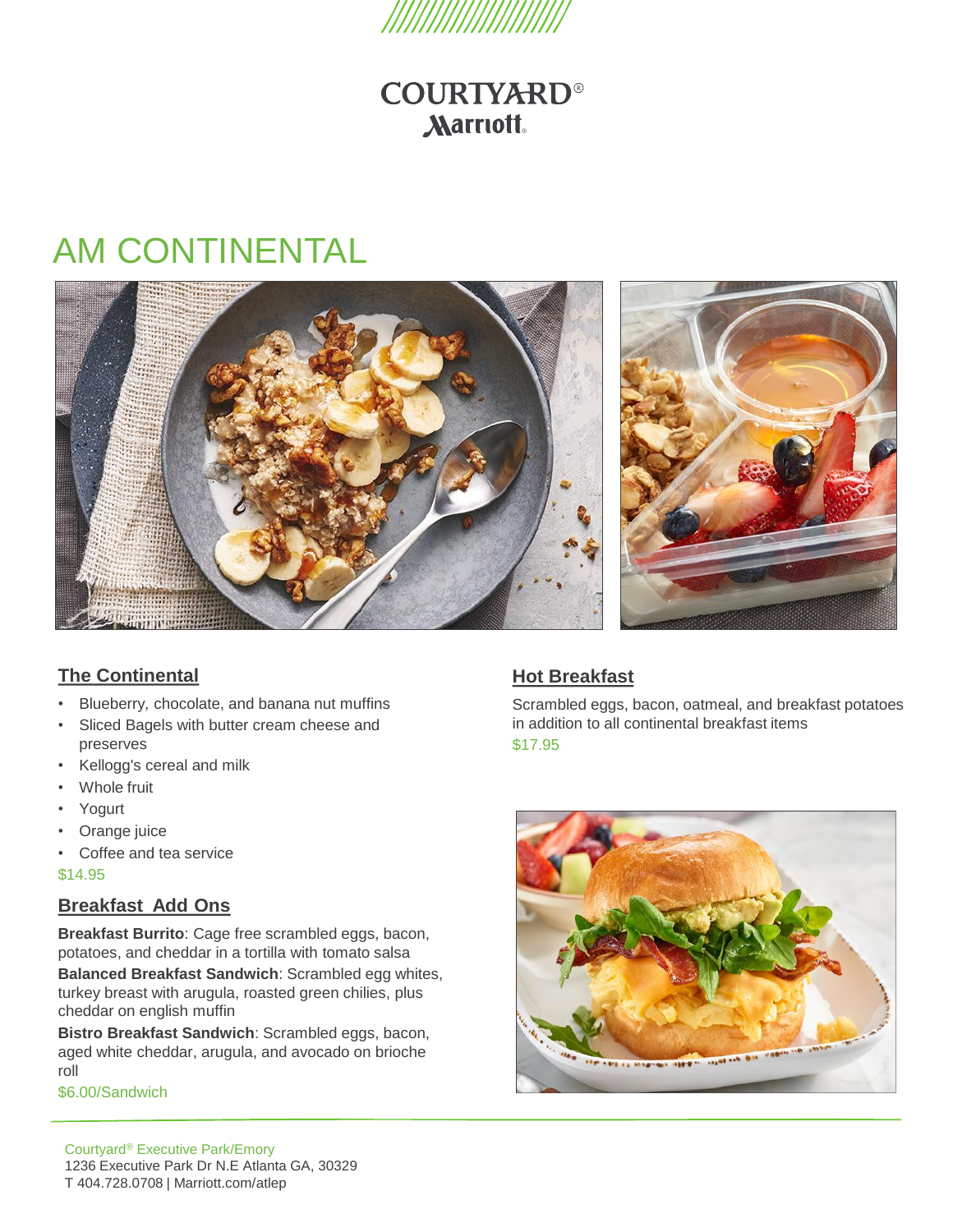

### **COURTYARD® Marriott**

## BREAKS



#### **The Energy Break**

Assorted granola bars and peanuts, whole fruit, juice, soft drinks, Royal Cup coffee and tea service. Upgrade to Starbucks for and additional \$2.00. \$10.00

#### **Refreshment Break**

Royal cup coffee service, hot and ice tea, assorted sodas and bottled water. Upgrade to freshly brewed Starbucks coffee for an additional \$2.00. \$5.00

#### **All Day Beverage**

Royal cup coffee service, coffee, assorted hot teas, juice, assorted sodas and bottled water. Upgrade to freshly brewed Starbucks for an additional \$2.00. \$13.95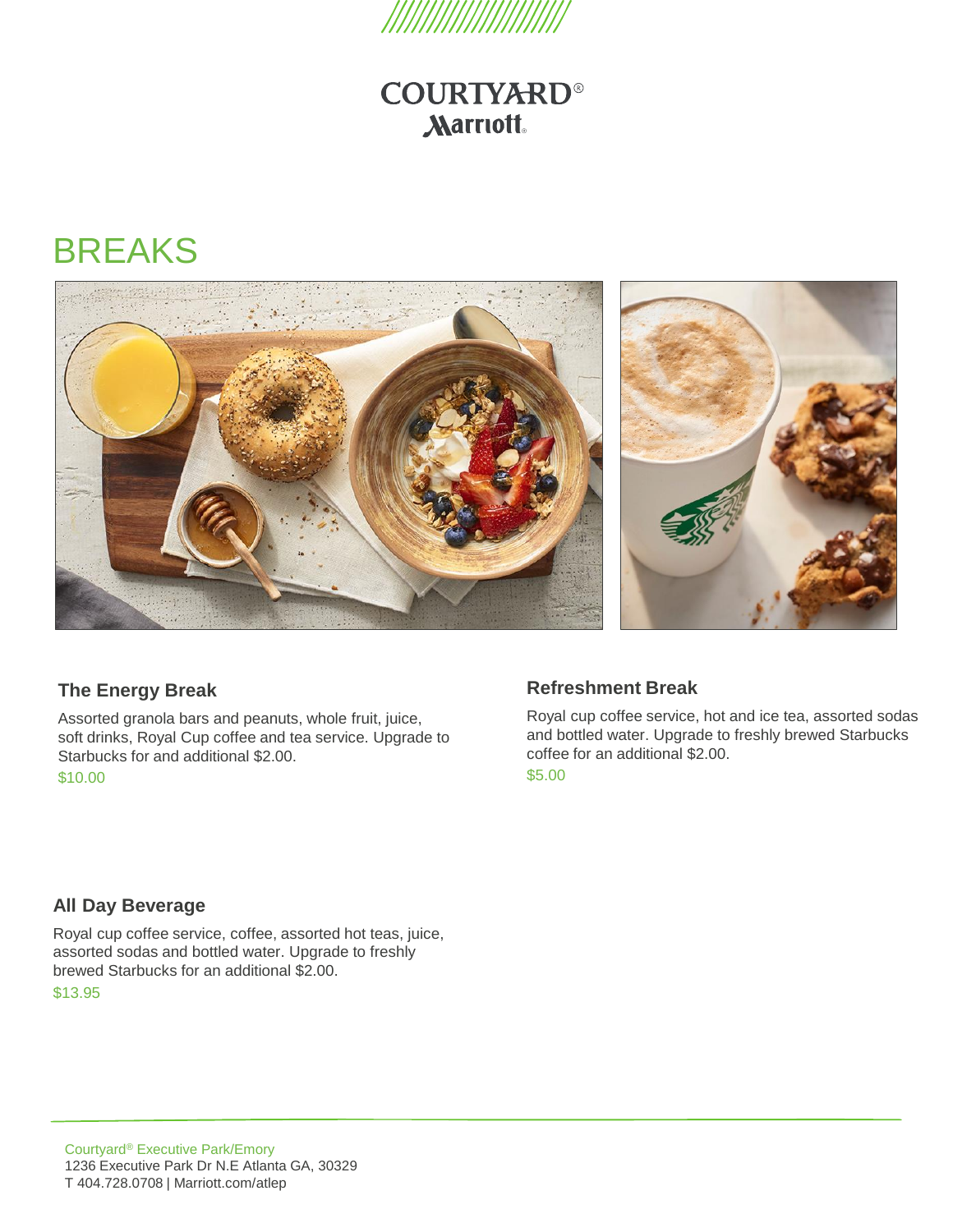

## **COURTYARD® Aarriott**

# **LUNCH**



#### **Bistro Choice (less than 15 people)**

Roast Turkey BLT Little Gem Caesar Modern Cobb Salad Prosciutto Sandwich Three-cheese grilled cheese Choice of chips or fruit Choice of Pepsi beverage Choice of Cookie or Brownie \$16.95

#### **Social Snack Add Ons**

Brussel sprouts \$9.00 French fries \$7.00



**Bistro Hot and Tasty**  Half Dozen Wings (Buffalo and Hot Honey Garlic) Pesto prosciutto flatbread Margherita flatbread Chicken quesadilla Green goddess chicken BLT Garden salad, assorted chips, brownie and lemon bars, \$23.95